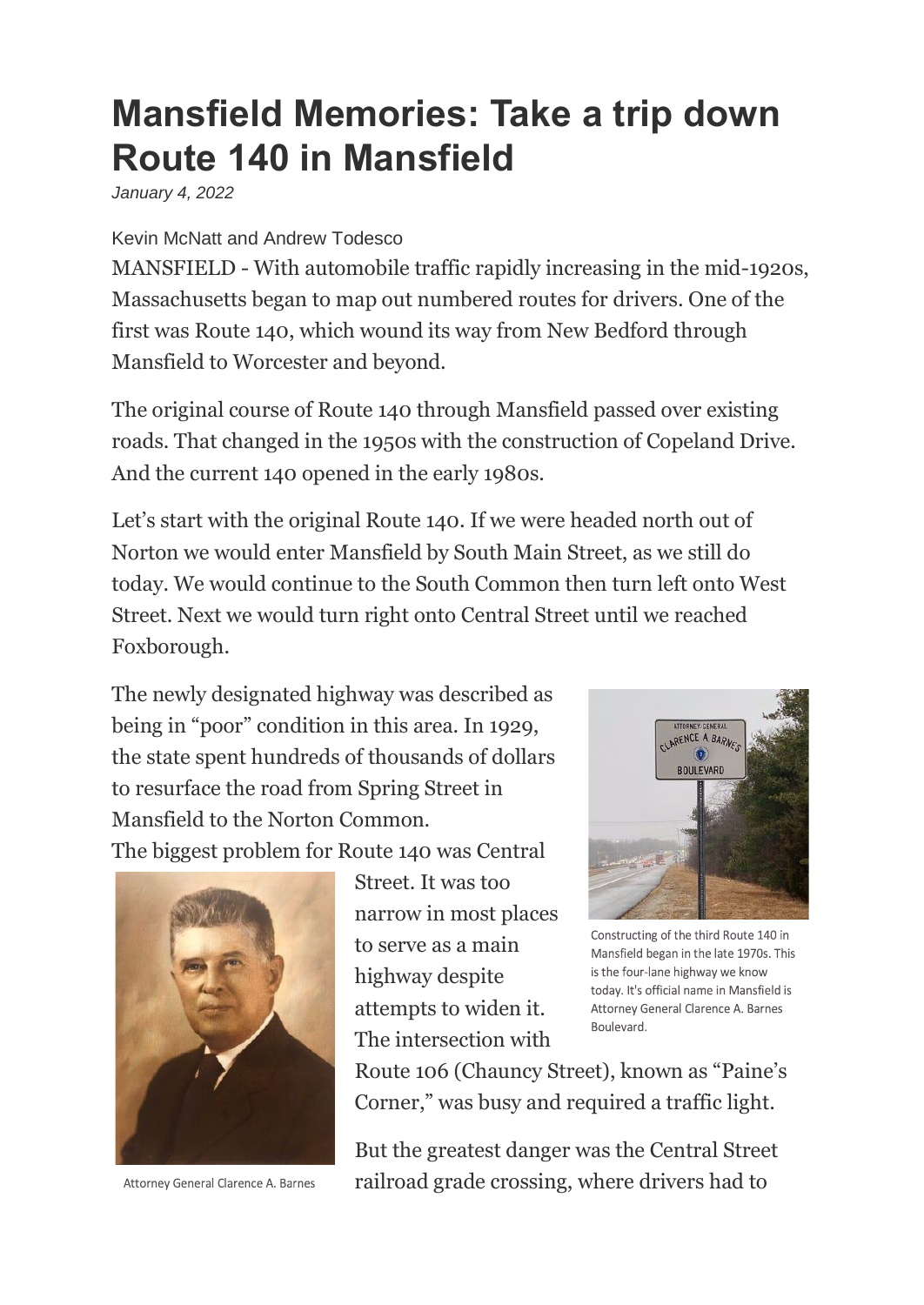contend with passing trains at street level. A businessman from Milford reported that he and his wife were on the tracks when the gates came down around them. The car was trapped as a train began to approach.

"My wife was six months getting over the scare," he said.

Then there was the traffic to and from Cape Cod which often snarled in the summer months. One August night in 1953 a freight train kept the Central Street grade crossing closed for 15 minutes, causing traffic to back up to the South Common.



Copeland Drive was named in honor of Mansfield historian Jennie Copeland, shown above.

"This is the fourth time this has happened to me this summer," one driver from Rhode Island complained. "I'll be darned if I go through this (blank) town again!"

The problem was solved in March 1957 when the newly built Copeland Drive was opened just a few hundred feet west of Central Street. Now designated as Route

140, it featured an underpass which eliminated

the grade crossing and allowed for the free flow of traffic. As a result Central Street was dead-ended on both sides of the railroad tracks.

Copeland Drive was named in honor of Mansfield historian Jennie Copeland. A connector was built to join this new Route 140 back to Central Street near the Foxborough line. No sooner had Copeland Drive opened than reports of another new Route 140 began to emerge.



The original course of Route 140 through Mansfiled passedoverexistingroads.That changed inthe1950s with the construction of Copeland Drive and the current 140 opened in the early 1980s.